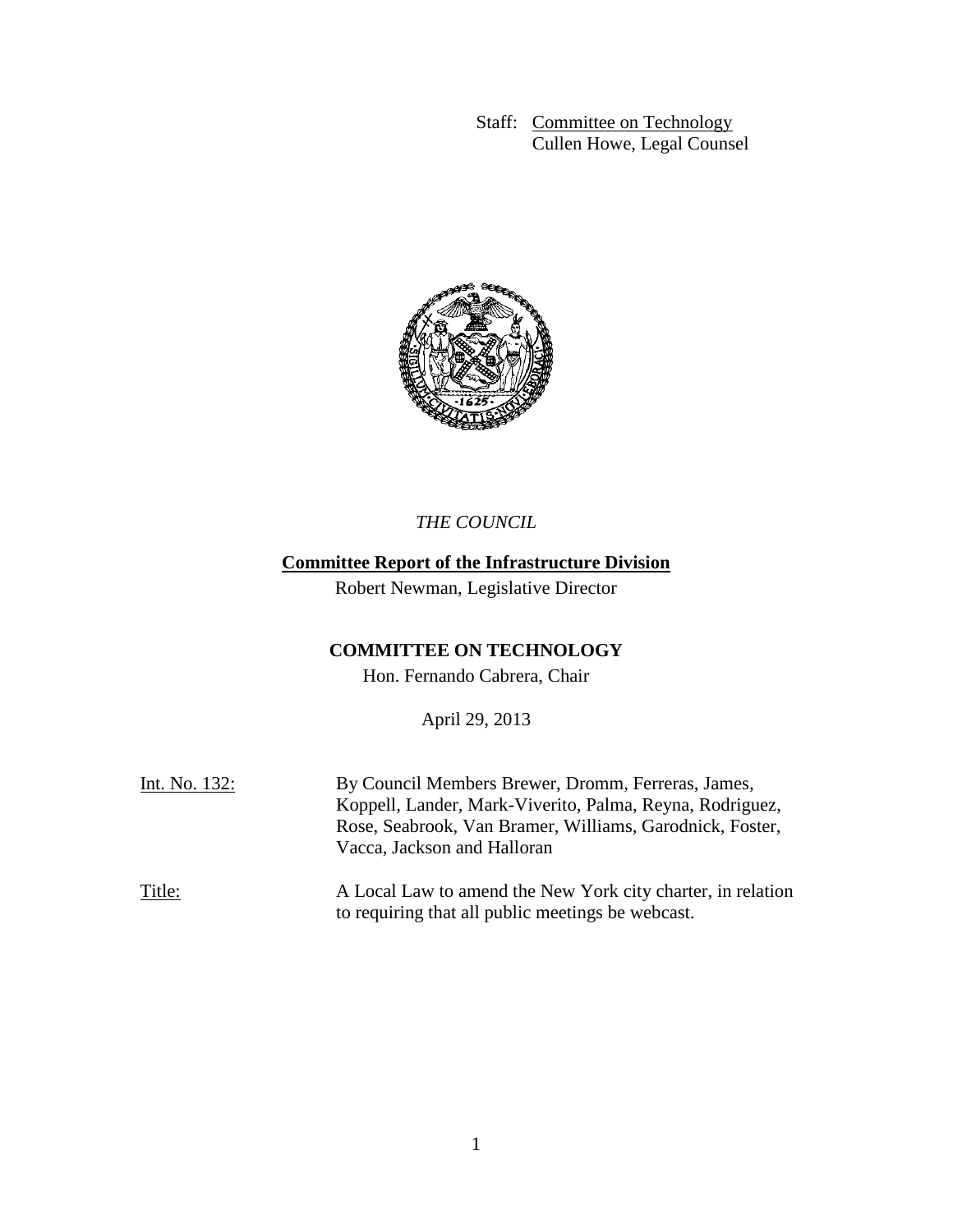## **1.INTRODUCTION**

On Monday, April 29, 2013, at 10:00 AM, the Committee on Technology, chaired by Council Member Fernando Cabrera, will hold a hearing on Int. No. 132. Int. No. 132 requires that all public meetings subject to Article Seven of the Public Officers Law be webcast.

#### **2. WEBCASTING**

 $\overline{a}$ 

Webcasting is the distribution of video and audio via the Internet to any personal computer or video-capable device connected to the Internet. Webcasting is similar to broadcasting (transmission of video and audio via radio waves) and cablecasting (transmission of video and audio via cable), differing only in the technology used to deliver video and audio and the means of transmission. Because video and audio require a huge amount of data, and because many Internet connections have limited bandwidth available and/or high network latency, we becasts are compressed and encoded using complicated mathematical algorithms known as codecs. <sup>2</sup> Compressed files are much smaller, and take less time to transmit via the Internet. Furthermore, most webcasts make use of streaming media technology to deliver video and audio to the user, which begins playback before the file has been completely transferred. Webcasts can be live (with a short delay) or archived online and made available on-demand and may even be saved locally by personal computer for playback at a later time without the need for an Internet connection.

 $1$  Latency is the delay between the transmission and reception of information.

<sup>&</sup>lt;sup>2</sup> Codec stands for compression/decompression algorithm. Many codecs are available to the public for free, but high quality codecs are often only available commercially.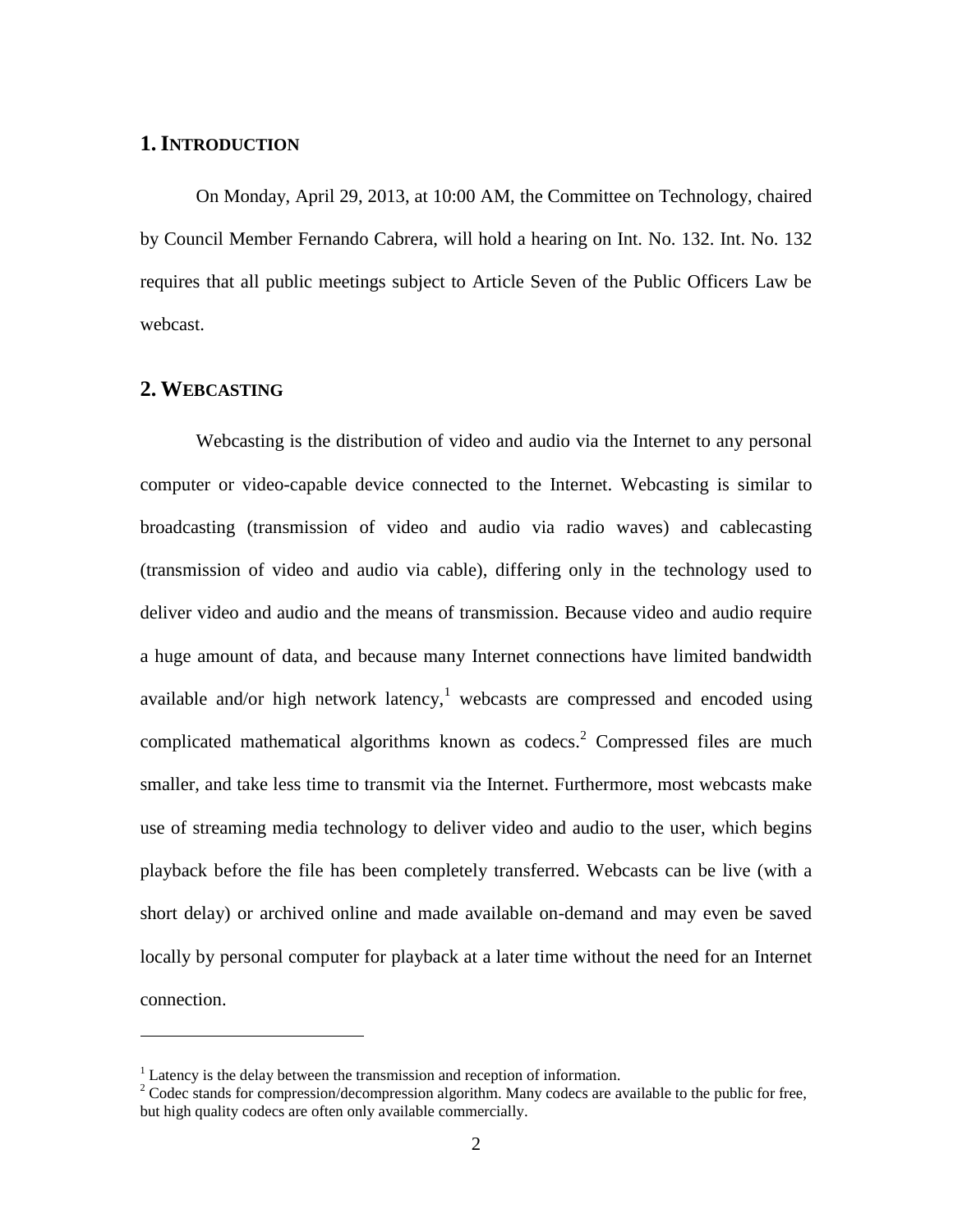### **3. EXECUTIVE ORDER NUMBER 3**

On January 1, 2007 former New York Governor Elliot Spitzer promulgated Executive Order No. 3 ("the Order"), which requires all meetings of State agencies and public authorities subject to the Open Meetings Law to be broadcast on the Internet through the use of webcasting no later than July 1, 2007.<sup>3</sup> The Order is intended to inform the public of the activities involved in decision making by allowing citizens to observe meetings that are open to the public by use of the Internet. Included in the definition of a State agency is department, office, board, commission, and any other instrumentality of the State.<sup>4</sup> In addition, the Order requires that all governmental entities that are subject to the provisions of the Open Meetings Law submit a report to the Secretary to the Governor by December 31, 2007 that includes the number of meetings webcast that year and a summary of comments received from the public about the new broadcast. On June 18, 2008, former Governor Paterson signed Executive Order No. 9 which ordered the continuation of Executive Order No. 3, along with others.<sup>5</sup> On January 1, 2011, Governor Andrew Cuomo signed Executive Order No. 2 which ordered the continuation of Executive Order No. 3, along with others. $<sup>6</sup>$ </sup>

The Chief Information Officer/Office for Technology (CIO/OFT), the Office of General Services, and the Department of State have worked jointly to help State agencies

 $\overline{a}$ 

<sup>&</sup>lt;sup>3</sup> Governor Eliot Spitzer, "Executive Order No. 3: Promotion of Public Access to Government Decisionmaking,," January 1, 2007, *available at*

http://www.governor.ny.gov/archive/spitzer/executiveorders/eo\_3.html.  $^{4}$ *Id*.

<sup>5</sup> Governor David A. Paterson, "Executive Order No. 9: Review, Continuation, and Expiration of Prior Executive Orders," June 18, 2008, *available at*

http://www.governor.ny.gov/archive/paterson/executiveorders/eo\_9.html.

<sup>6</sup> Governor Andrew Cuomo, "Executive Order No. 2: Review, Continuation and Expiration of Prior Executive Orders, January 1, 201l, *available at* http://www.governor.ny.gov/executiveorder/2.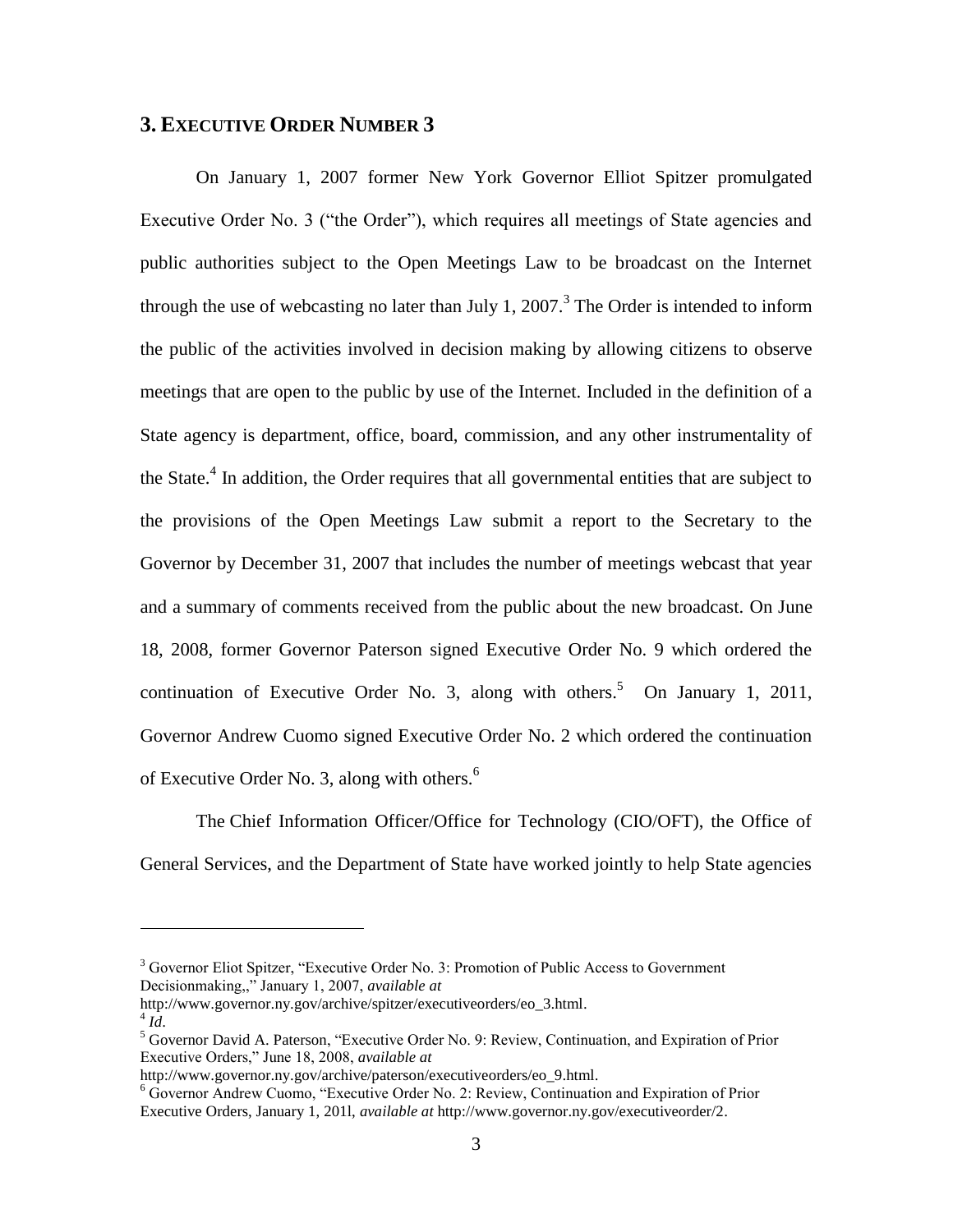implement Executive Order 3, including the creation of a Best Practices Guideline<sup>7</sup> and a Mandatory Technology Standard.<sup>8</sup> New York State maintains an Internet portal that allows visitors to view a list of New York State agency and authority webcasts.<sup>9</sup> The State webcast portal permits visitors to search webcasts by date or by agency.

## **4. ADVANTAGES OF MUNICIPAL WEBCASTING**

There are many advantages associated with municipal webcasting of open meetings. First, webcasting increases public access to government. Webcasting and archival video on-demand permits persons who cannot attend a meeting, whether due to other obligations, travel restrictions, inclement weather, physical disability, infirmity, or simply lack of space in the meeting venue, to stay informed about the actions of their local government. Second, archival video on-demand allows persons to have complete access to full government meetings according to their own schedules and at no cost,  $10$ which may result in increased transparency and community involvement. Third, webcasting and archival video permits those persons interested in the proceedings, but who do not wish to actively participate, to save travel time or money. Finally, webcasting enhances a municipality's image as open, accountable, and technologically forward.

Hundreds of municipalities in the United States offer webcasting and archival video on-demand of their meetings. Most significantly, the New York City Council

 $\overline{a}$ 

<sup>&</sup>lt;sup>7</sup> New York State Chief Information Officer/Office for Technology, Best Practice Guideline G07-002, Webcasting Open Meetings, *available at* http://www.cio.ny.gov/policy/G07-002/G07-002.pdf.

<sup>&</sup>lt;sup>8</sup> New York State Chief Information Officer/Office for Technology, NYC Mandatory Technology Standard S07-001, Webcasting Open Meetings, *available at* http://www.cio.ny.gov/policy/S07-001/S07-001.pdf. <sup>9</sup> This portal is available at http://www.nysegov.com/webcast.cfm

<sup>&</sup>lt;sup>10</sup> Transcripts of City Council meetings are available at the City Clerk's Office for a flat fee of \$20 for an electronic version or \$1 per page for a print version. The minutes of some City agency meetings are available at http://www.nyc.gov.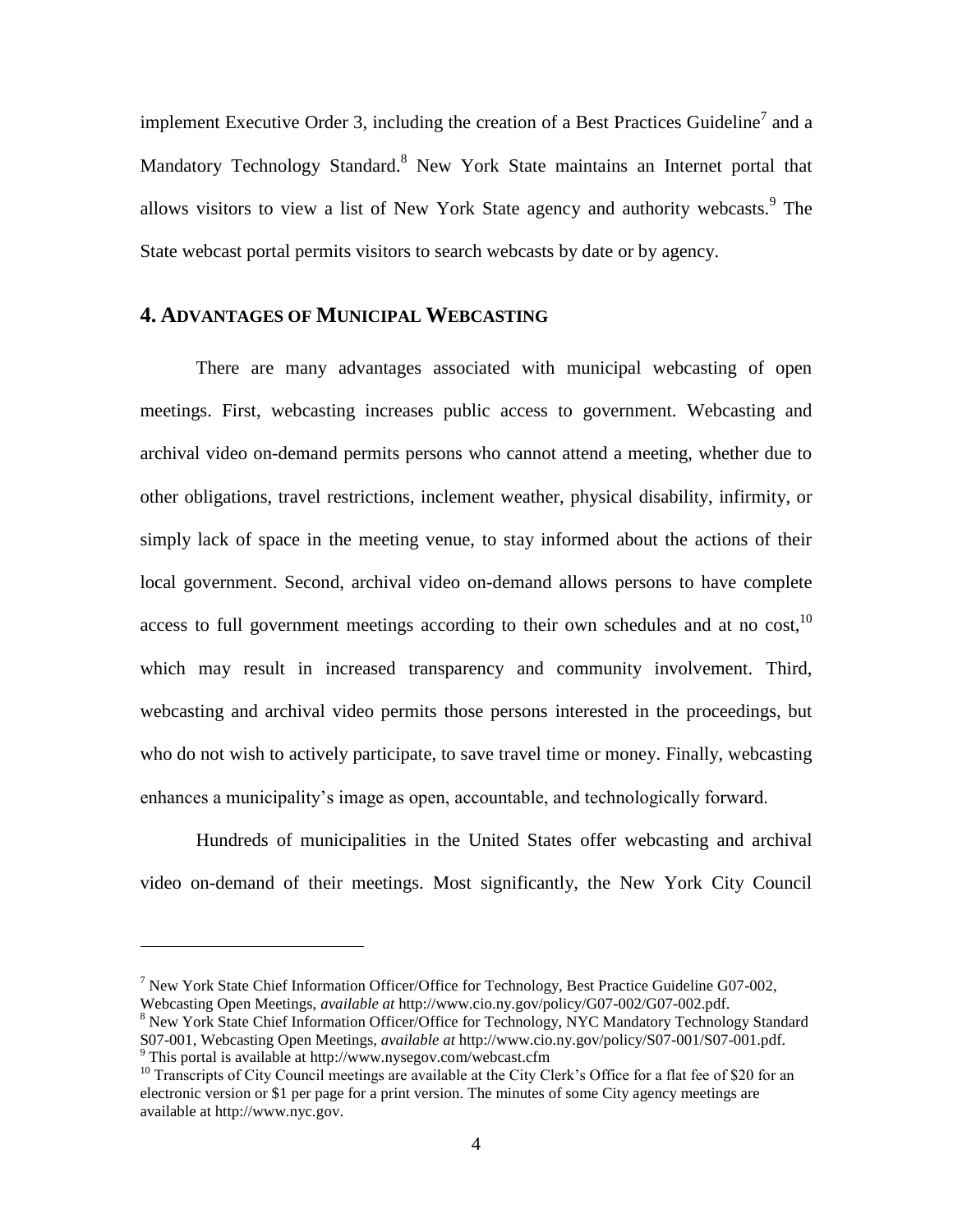webcasts all of its public committee hearings, as well as its "stated meetings" at which the entire Council meets.

### **5.INTRO. NO. 132**

Section one of Int. No. 132 amends section 1063 of chapter 47 of the New York City Charter by adding a new subdivision (d). Subdivision (d) requires all City agencies, committees, commissions, task forces, and the City Council to record their open meetings in digital video format and webcast the meeting live where practicable. Recordings shall be archived and made available to the public on the City's website, or, in the case of the council, on the council's website not more than 72 hours after the adjournment of the meeting or hearing recorded.

Section two of Int. No. 132 provides that this local law shall take ninety days after its enactment.